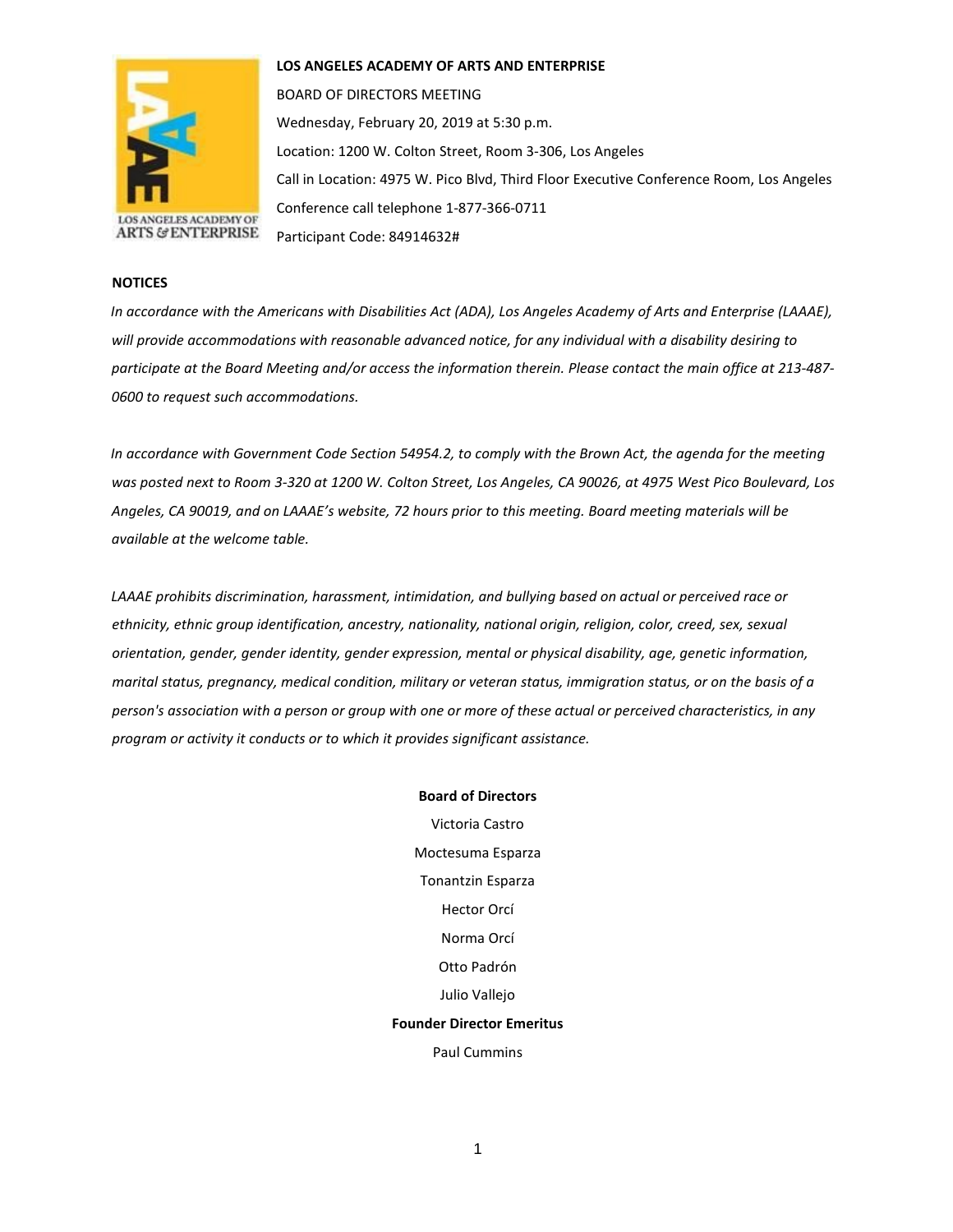## **MINUTES**

- 1. Welcome-Call to Order-Roll Call-Establish Quorum. Board Chair Moctesuma Esparza called the meeting to order at 5:40 pm. Roll call was made, and quorum was established. Board members in attendance included Victoria Castro, Moctesuma Esparza, Tonantzin Esparza, and Hector Orcí. Others in attendance included: Antonio Caballero, David Calvo, Mariela Calvo, Michael Coleman, David DeFrenza, Danny Diaz, Joshua Eng, Stefany España, Erlinda Govea, Josefina Guox, James Joseph, Georgina Martinez, Patra Perez, and Diana Rodriguez.
- 2. Approval of Agenda. The board unanimously approved the agenda for the February 20, 2019 meeting. Motion to approve by Hector Orcí; second by Victoria Castro.
- 3. Stakeholder Update. Various meeting participants provided updates for ongoing school activities.
- 4. Public Comment. There was none.
- 5. Approval of Previous Meeting Minutes. The board unanimously approved the minutes for the December 5, 2018 meeting. Motion to approve by Victoria Castro; second by Hector Orcí.
- 6. Principal Update. Principal David Calvo presented an update on the status of the school's enrollment and ongoing recruitment efforts. Vision and hearing outcomes were reviewed. The College Board AP Five-Year School Score Summary Report was also reviewed. The February students of the month were also recognized.
- 7. Consent Agenda. The board unanimously adopted the consent agenda. The consent agenda included: a. Ratification of First Interim Charter School Certification; b. Adoption of Second Interim Charter School Certification; c. Ratification of Lease with Hewlett Packard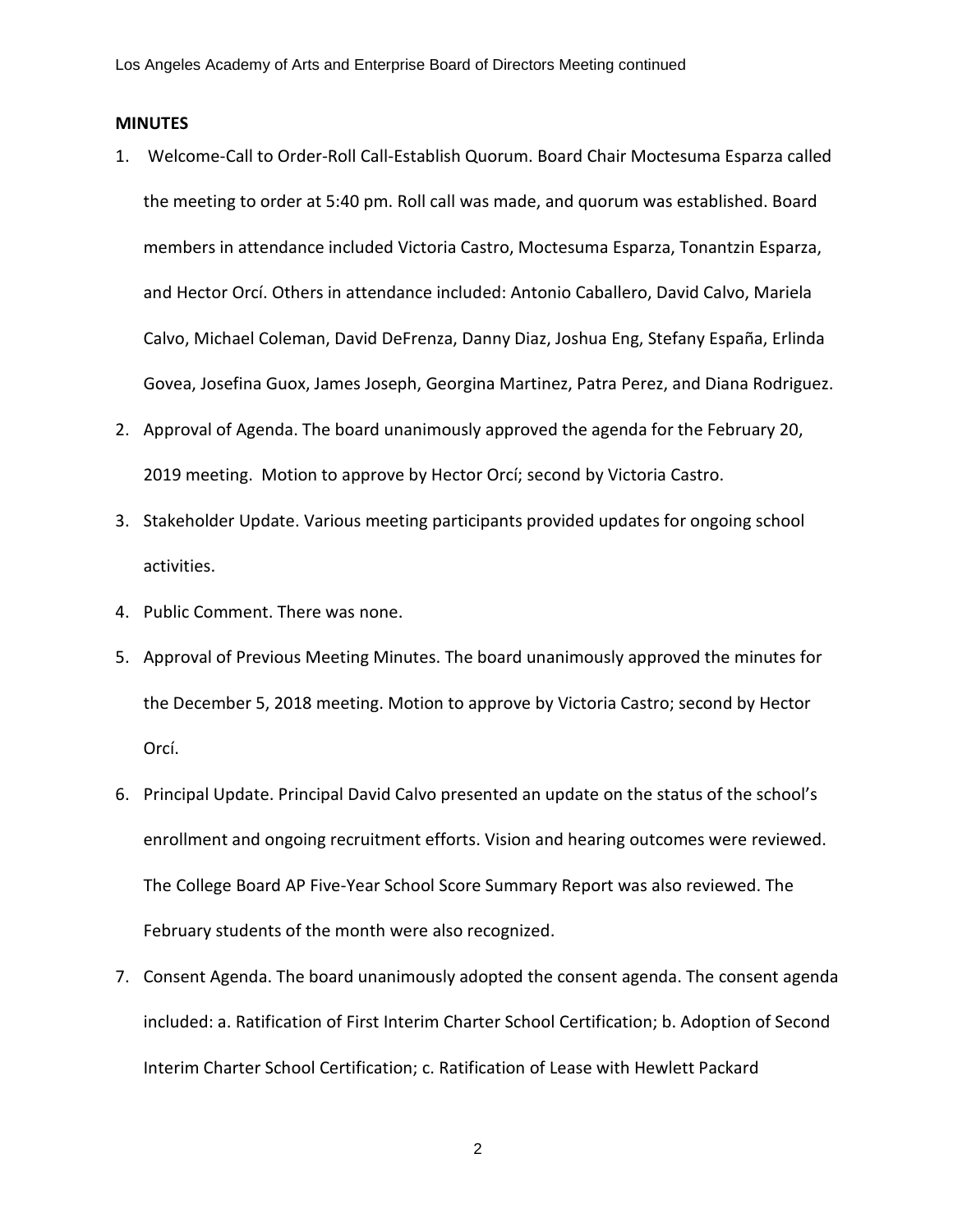Enterprise for 120 HP Chromebooks and 2 Bretford Carts; d. Ratification of Catering Sales Event Agreement with Doubletree by Hilton for 2019 Prom; e. Ratification of Memorandum of Understanding with Centro Del Pueblo for Gang Reduction and Youth Development (GRYD) Prevention Services; f. Adoption of Professional Services Agreement with E-Rate Advantage, LLC for E-Rate Services; g. Ratification of Memorandum of Understanding with Heluna Health for Gang Reduction and Youth Development (GRYD) Intervention Services; h. Ratification of Amendment 2 to Contract with Los Angeles County Office of Education (LACOE) for Human Resources, Business and Financial, Payroll, and/or Retirement Reporting for Charter Schools; i. Adoption of Contract with Los Angeles County Office of Education (LACOE) for Induction Program Services for Teachers; j. Ratification of Memorandum of Understanding with Loyola Marymount University for Teacher Education Intern Credential Program; k. Ratification of Memorandum of Understanding with National Foundation for Teaching Entrepreneurship (NFTE) for Business Program Support, Teacher Training, and Curriculum; l. Resolution to Update Signatories at Wells Fargo Bank; m. Adoption of Revised English Learner Master Plan; and n. Adoption of Revised Mathematics Placement Policy. Motion to adopt consent agenda by Victoria Castro; second by Hector Orcí.

8. New Business. Joshua Eng from Charter School Management Corporation presented the financial reports including the balance sheet, income statement, budget to actuals, cash flow, and check register. The board unanimously approved the financial reports. Motion to approve financial reports by Victoria Castro; second by Hector Orcí.

3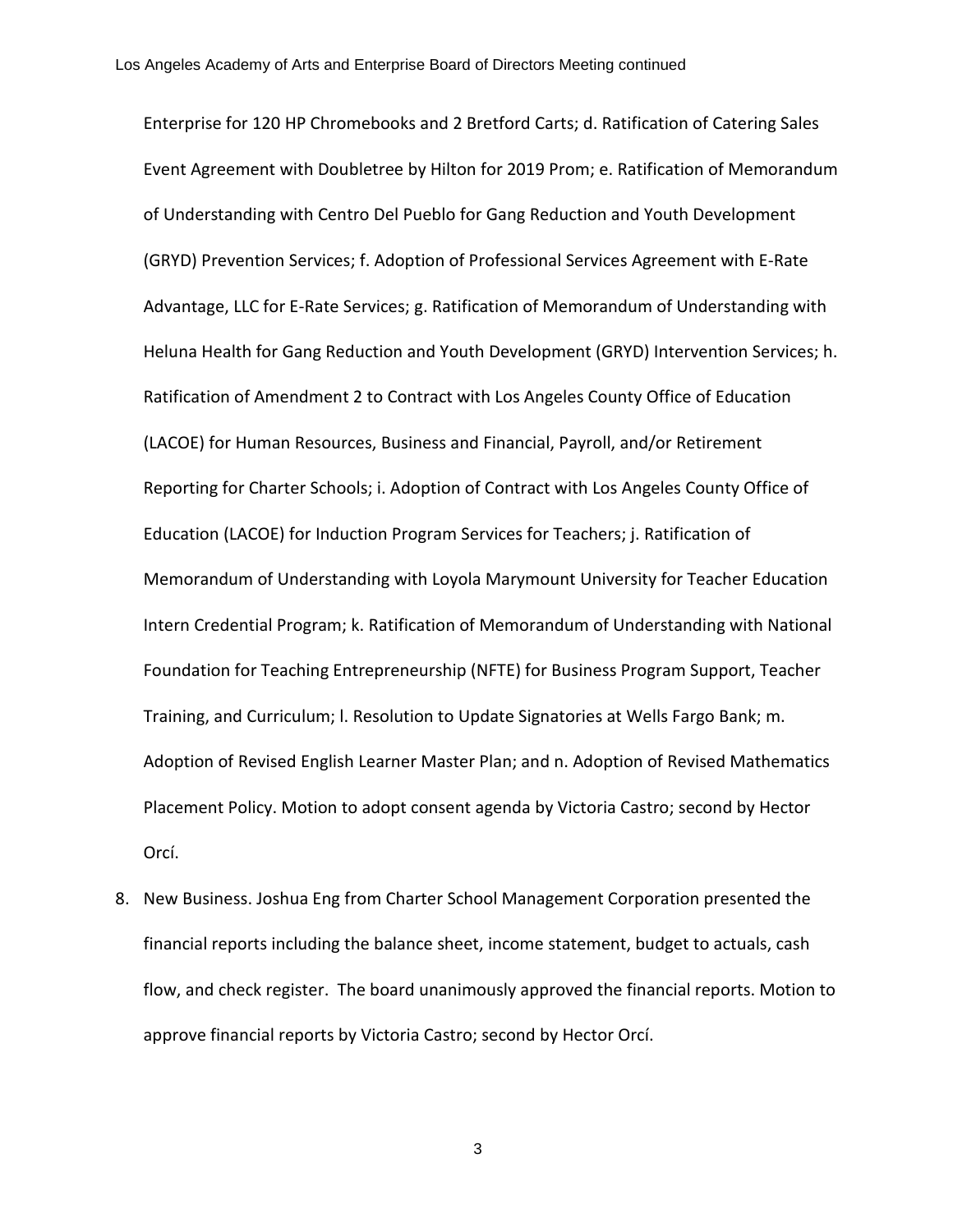- 9. Acceptance of Audit Report for Fiscal Year 2017 2018. The board unanimously accepted the audit report. Motion to accept by Hector Orcí; second by Victoria Castro.
- 10. Ratification of Extension of Memorandum of Understanding for Audit Firm for Fiscal Year 2018 – 2019 (Which Completes Three-year Contract Initially Executed for Fiscal Years 2016- 2017 – 2018-2019). The board unanimously ratified the Memorandum of Understanding for Audit Firm for Fiscal Year 2018 - 2019. Motion to ratify by Victoria Castro; second by Hector Orcí.
- 11. Discussion of LAUSD Oversight Visit 2018 2019. No action was taken.
- 12. Acceptance of LAUSD Financial Analysis for 2018 2019 Oversight Visit. The board unanimously accepted the LAUSD Financial Analysis for 2018 – 2019 Oversight Visit. Motion to accept by Hector Orcí; second by Tonantzin Esparza.
- 13. Adoption of Revised Fiscal Policies and Procedures Handbook. The board unanimously adopted the Revised Fiscal Policies and Procedures Handbook. Motion to adopt by Hector Orcí; second by Tonantzin Esparza.
- 14. Acceptance of LAUSD District Validation Review for Special Education and Ratification of Corrective Action. The board unanimously accepted the LAUSD District Validation Review and ratified the correction action. Motion to accept and ratify by Tonantzin Esparza; second by Hector Orcí.
- 15. Adoption of 2017 2018 School Accountability Report Card (SARC). The board unanimously adopted the 2017 – 2018 SARC. Motion to adopt by Victoria Castro; second by Tonantzin Esparza.